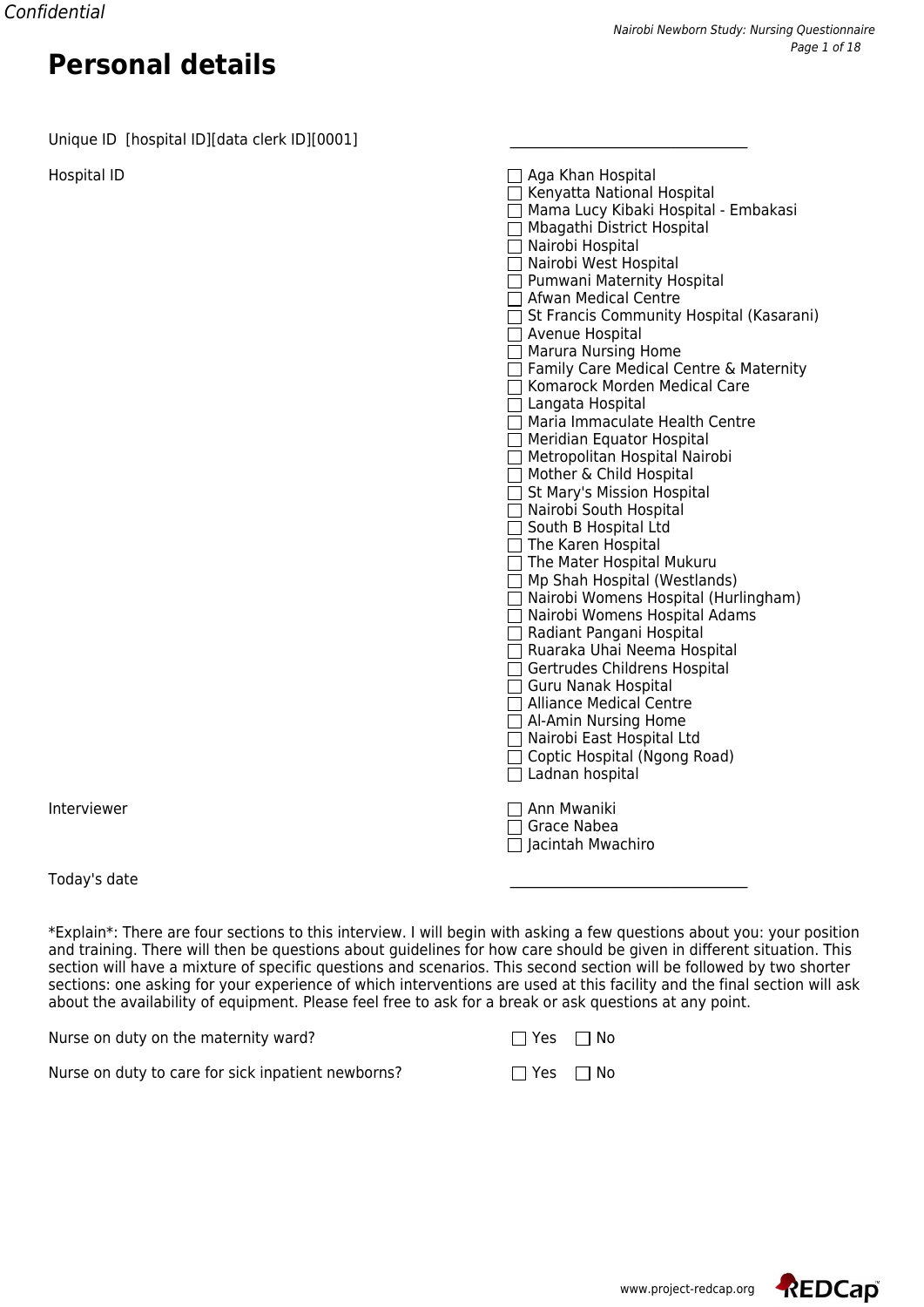## **Personal details**

| Sex                                                                | Male<br>$\sqsupset$ Female                                                                                                                                                                                      |
|--------------------------------------------------------------------|-----------------------------------------------------------------------------------------------------------------------------------------------------------------------------------------------------------------|
| Age                                                                | < 20<br>20-29<br>30-39<br>40-49<br>50-59<br>$60+$<br>Does not want to answer                                                                                                                                    |
| Type of nurse currently practising as (have they<br>specialised?): | $\Box$ Student (please specify for which type)<br>Enrolled/certificate nurse<br>Diploma (basic) nurse<br>Higher diploma nurse<br>□ Intern for degree/BSn nurse<br>Degree/BSn nurse<br>Specialist nurse<br>Other |
| Other, please specify                                              |                                                                                                                                                                                                                 |
| Type of specialist nurse                                           | Neonatal nurse<br>Paediatrics nurse<br>Midwifery nurse<br>Obstetrics nurse<br>$\Box$ ICU/critical care nurse<br>Renal nurse                                                                                     |
| Permanent staff                                                    | $\Box$ No<br>$\Box$ Yes                                                                                                                                                                                         |
| Number of years of service as a nurse                              | (In years)                                                                                                                                                                                                      |
| Number of years at current facility                                | (If less than one year then enter $0.$ )                                                                                                                                                                        |

## **Have you received additional training in:**

|                                                                  | Yes, in the last 12<br>months | Yes, since qualifying<br>but more than 12<br>months ago | No. | Don't know/can't<br>remember |
|------------------------------------------------------------------|-------------------------------|---------------------------------------------------------|-----|------------------------------|
| Newborn resuscitation                                            |                               |                                                         |     |                              |
| Essential newborn care                                           |                               |                                                         |     |                              |
| <b>Emergency Triage Assessment</b><br>and Treatment plus (ETAT+) |                               |                                                         |     |                              |
| <b>Emergency Obstetrics and</b><br>Neonatal care (EMONC)         |                               |                                                         |     |                              |
| Advanced Life Support in<br>Obstetrics (ALSO)                    |                               |                                                         |     |                              |

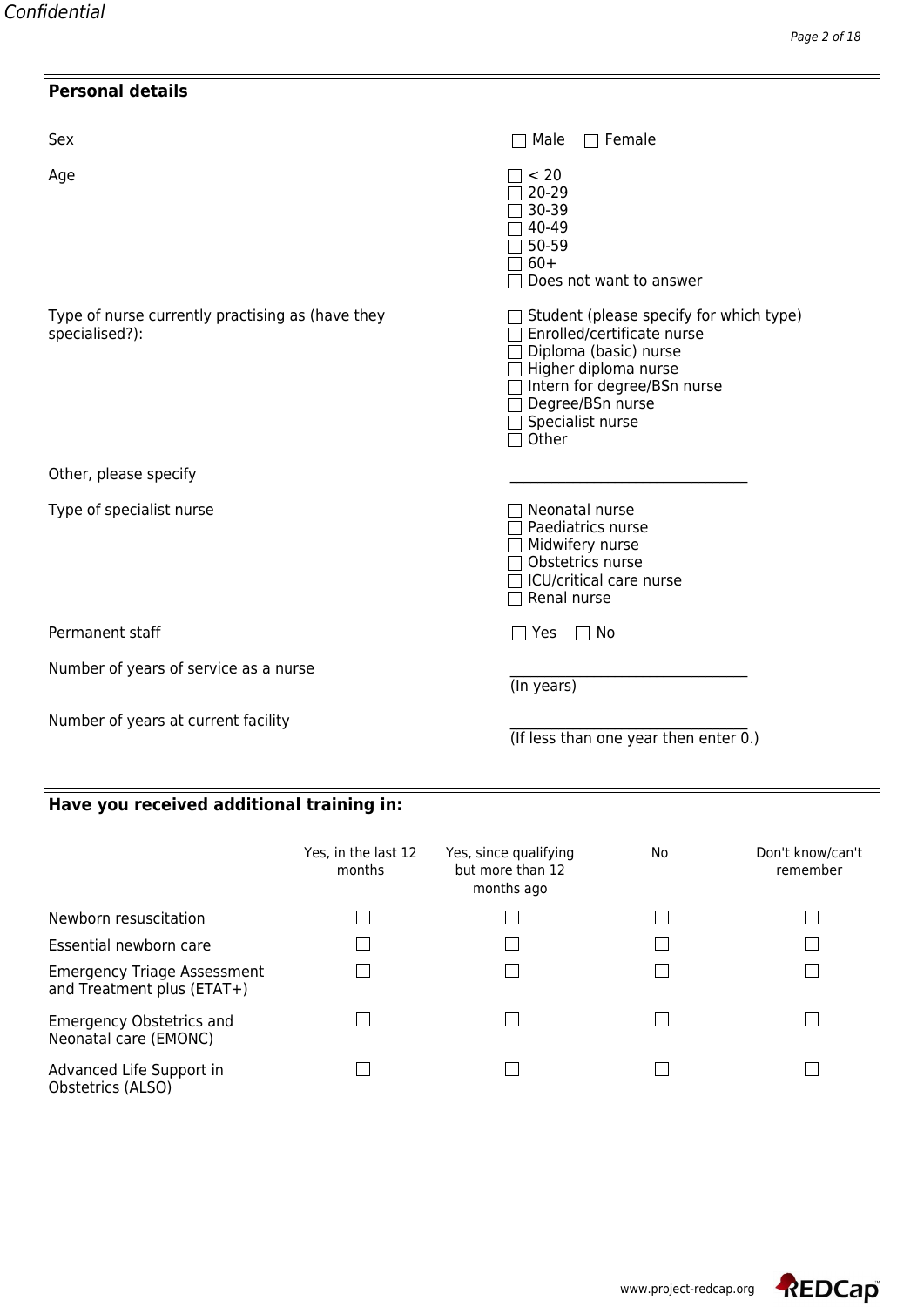#### \*Explain\*: Since you are on duty in the delivery ward, I will ask you questions about the care that should be given to a newborn directly after delivery and to the mother. Please answer these questions in accordance to what you think \*should\* be done according to guidelines. Let's begin with questions about the routine care of newborns.

### **Immediate postnatal care**

**Knowledge: Routine newborn care**

| If a delivery is normal and the liquor is not stained<br>with meconium, please tell me what steps you should<br>take for immediate care of the baby within the first<br>few minutes after delivery. Please focus on the baby,<br>not the mother. | $\Box$ Dry the baby<br>$\Box$ Weight the baby<br>□ Check the baby's condition/APGAR (if answered, ask<br>for elaboration [below])<br>$\Box$ Keep the baby warm (if answered, ask for<br>elaboration [below])<br>$\Box$ None of the above<br>$\Box$ Don't know                                                                                                                                                                                    |
|--------------------------------------------------------------------------------------------------------------------------------------------------------------------------------------------------------------------------------------------------|--------------------------------------------------------------------------------------------------------------------------------------------------------------------------------------------------------------------------------------------------------------------------------------------------------------------------------------------------------------------------------------------------------------------------------------------------|
| Elaboration: How (else) do you check the baby's<br>condition (or APGAR *if mentioned*)?                                                                                                                                                          | Appearance/complexion/colour<br>$\Box$ Pulse rate<br>$\Box$ Reflex irritability/reaction to stimulus<br>$\Box$ Activity/muscle tone<br>$\Box$ Respiratory effort/cry<br>$\Box$ None of the above<br>□ Don't know                                                                                                                                                                                                                                 |
| Elaboration: What (other) steps should be taken to<br>maintain warmth of a healthy newborn?                                                                                                                                                      | $\Box$ Skin-to-skin contact with mother<br>$\sqsupset$ Dry the baby<br>$\Box$ Wrapping in warm towels/cloth<br>$\Box$ Placing newborn close to a heat source/keeping the<br>room warm<br>$\Box$ Delayed bathing<br>$\Box$ None of the above<br>□ Don't know                                                                                                                                                                                      |
| The baby appears to be entirely well, what routine<br>care should be planned immediately and on the first<br>day, including prophylactic treatment?                                                                                              | $\Box$ Initiate breastfeeding (if answered, ask when<br>[below])<br>$\Box$ Administer vitamin K (if answered, ask what dose<br>and route for a full-term baby[below])<br>$\Box$ Administer eye drops/ointment (if answered, ask<br>which type [below])<br>$\Box$ Give vaccinations (if answered, ask which ones<br>[below])<br>$\Box$ Clean the umbilical cord (if answered, ask with<br>what [below])<br>$\Box$ None of the above<br>Don't know |
| Elaboration: When should breastfeeding be initiated?                                                                                                                                                                                             | □ Within one hour/immediately<br>$\sqsupset$ None of the above<br>$\Box$ Don't know                                                                                                                                                                                                                                                                                                                                                              |
| Elaboration: What is the recommended dose of<br>intramuscular vitamin K for full-term appropriate<br>weight baby?                                                                                                                                | $\Box$ 1mg<br>Don't know because we use oral vitamin K<br>$\sqsupset$ None of the above<br>$\Box$ Don't know                                                                                                                                                                                                                                                                                                                                     |
| Elaboration: What type of eye drops/ointment is<br>recommended?                                                                                                                                                                                  | $\Box$ Tetracycline eye ointment/TEO<br>$\Box$ None of the above<br>Don't know                                                                                                                                                                                                                                                                                                                                                                   |



REDCap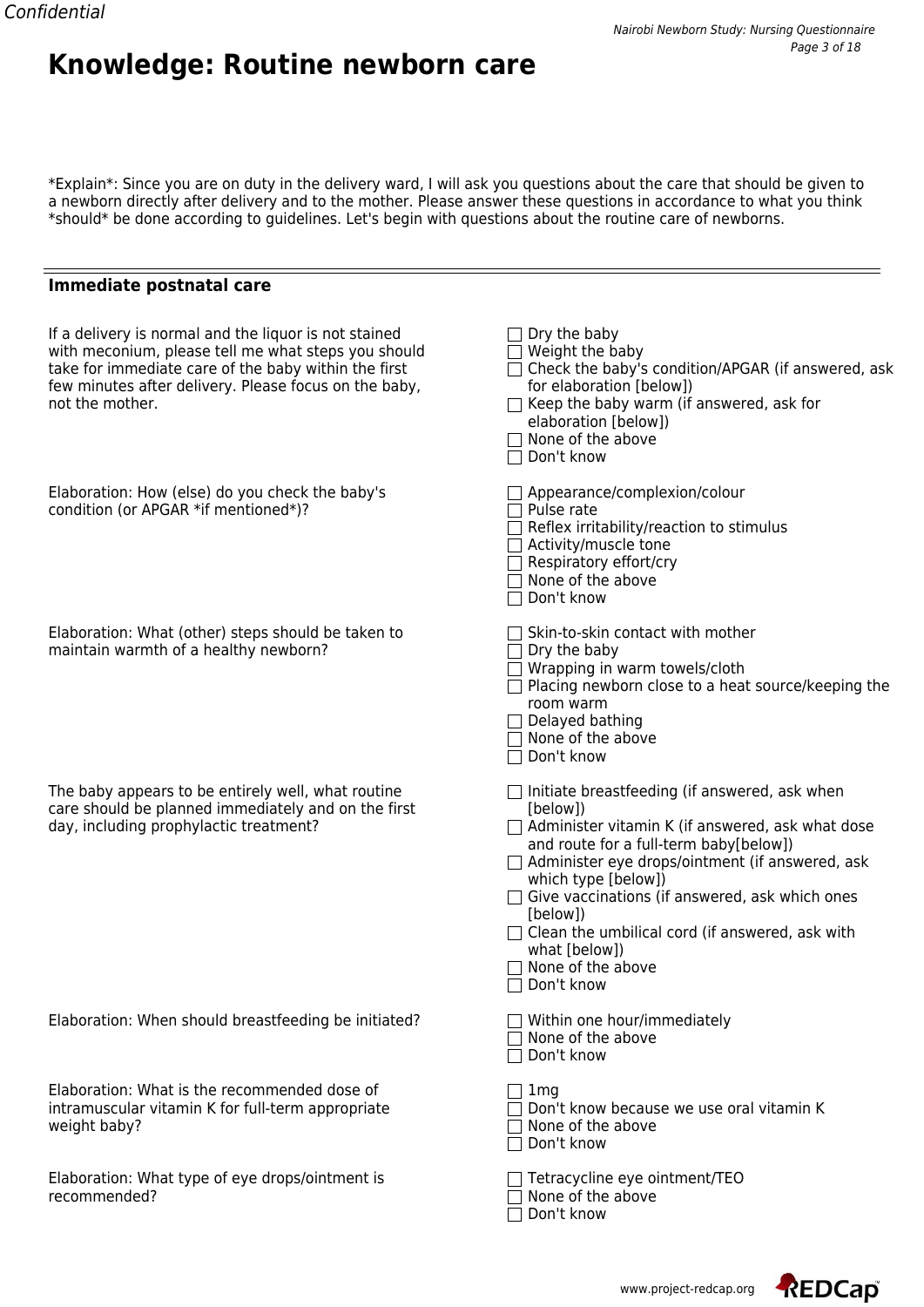| ciaboration: winch vaccines should be given?                                                      | □ Oral polio vaccine/OPV<br><b>BCG/tuberculosis</b><br>$\Box$ None of the above<br>Don't know                                                                                                                                                               |
|---------------------------------------------------------------------------------------------------|-------------------------------------------------------------------------------------------------------------------------------------------------------------------------------------------------------------------------------------------------------------|
| Elaboration: With what should the umbilical cord be<br>cleaned?                                   | Chlorhexidine<br>Spirit<br>Other, please specify below<br>Don't know                                                                                                                                                                                        |
| Other umbilical cord cleaning solutions                                                           |                                                                                                                                                                                                                                                             |
| Immediately after birth, how should the baby's<br>condition be checked?                           | $\Box$ Appearance/complexion/colour<br>Pulse rate<br>Reflex irritability/reaction to stimulus<br>Activity/muscle tone<br>Respiratory effort/cry<br>None of the above<br>Don't know                                                                          |
| What steps should be taken to maintain warmth of a<br>healthy newborn?                            | $\Box$ Skin-to-skin contact with mother<br>$\Box$ Dry the baby<br>$\Box$ Wrapping in warm towels/cloth<br>$\Box$ Placing newborn close to a heat source/keeping the<br>room warm<br>$\Box$ Delayed bathing<br>$\Box$ None of the above<br>$\Box$ Don't know |
| When should the cord be clamped?                                                                  | $\Box$ Once the cord has stopped pulsating/>1 minute<br>after birth/delayed<br>$\Box$ None of the above<br>Don't know                                                                                                                                       |
| With what should the umbilical cord be cleaned?                                                   | $\Box$ Chlorhexidine<br>$\Box$ Spirit<br>Other (please specify)<br>Don't know                                                                                                                                                                               |
| Other umbilical cord cleaning solutions                                                           |                                                                                                                                                                                                                                                             |
| What is the definition of low birth weight for a term<br>newborn?                                 | Less than 2.5 kg<br>None of the above<br>Don't know                                                                                                                                                                                                         |
| <b>Infection management</b>                                                                       |                                                                                                                                                                                                                                                             |
| In what circumstance should you order a rapid<br>(antibody) HIV test for a newborn or the mother? | When the exposure status is unknown<br>None of the above<br>Don't know                                                                                                                                                                                      |

In what circumstance should you order a PCR HIV test  $\hskip10mm \Box$  The mother is HIV positive/they have a positive for a newborn? exposure status/the rapid test is positive

| $\Box$ The mother is HIV positive/they have a positive |
|--------------------------------------------------------|
| exposure status/the rapid test is positive             |
| $\Box$ Messex of the state of                          |

None of the above Don't know

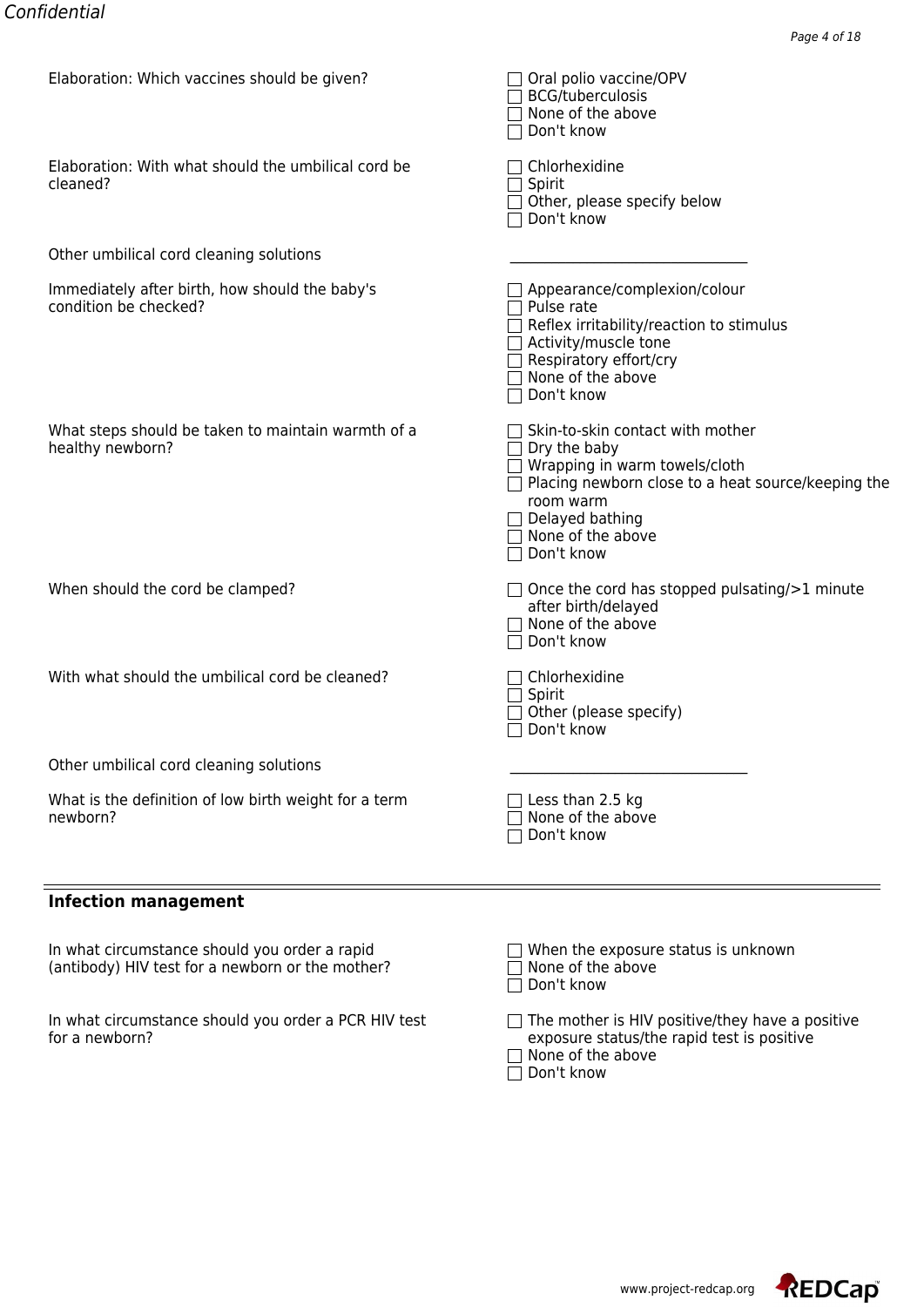#### **Breastfeeding**

When is it most appropriate to initiate breastfeeding  $\Box$  Within the first hour/immediately<br>after birth?  $\Box$  None of the above after birth?  $\Box$  None of the above  $\Box$ 

If a newborn is unable to breastfeed but the mother is producing milk, what type of feed should the newborn be given?

If a mother experiences that she is not producing enough breast milk during the first few days after delivery, what should you do for her and the newborn?<br>Please list Please list  $\hfill$  Help her with manual expression of breast milk

| Don't know                                                                                                                                                                                                                                                                                                                                                                                                                                                                                                    |
|---------------------------------------------------------------------------------------------------------------------------------------------------------------------------------------------------------------------------------------------------------------------------------------------------------------------------------------------------------------------------------------------------------------------------------------------------------------------------------------------------------------|
| Expressed breast milk<br>Glucose/glucose mix/glucose and water<br>None of the above<br>Don't know                                                                                                                                                                                                                                                                                                                                                                                                             |
| Assess her technique<br>Examine the breasts and ensure there is no<br>engorgement or infection<br>Help her with manual expression of breast milk<br>Encourage her to keep trying/psychological<br>support/emotional support<br>Give the newborn formula while waiting for milk<br>production to start - as a last resort<br>Give formula (no indication that this should be as<br>a last resort)<br>Give metoclopramide/maxolon to her<br>Give domperidone/motilium to her<br>None of the above<br>Don't know |
| 6 months                                                                                                                                                                                                                                                                                                                                                                                                                                                                                                      |

| l T None of the   |  |
|-------------------|--|
| $\Box$ Don't know |  |

For how long should a mother ideally continue to exclusively breastfeed her child?  $\Box$  None of the above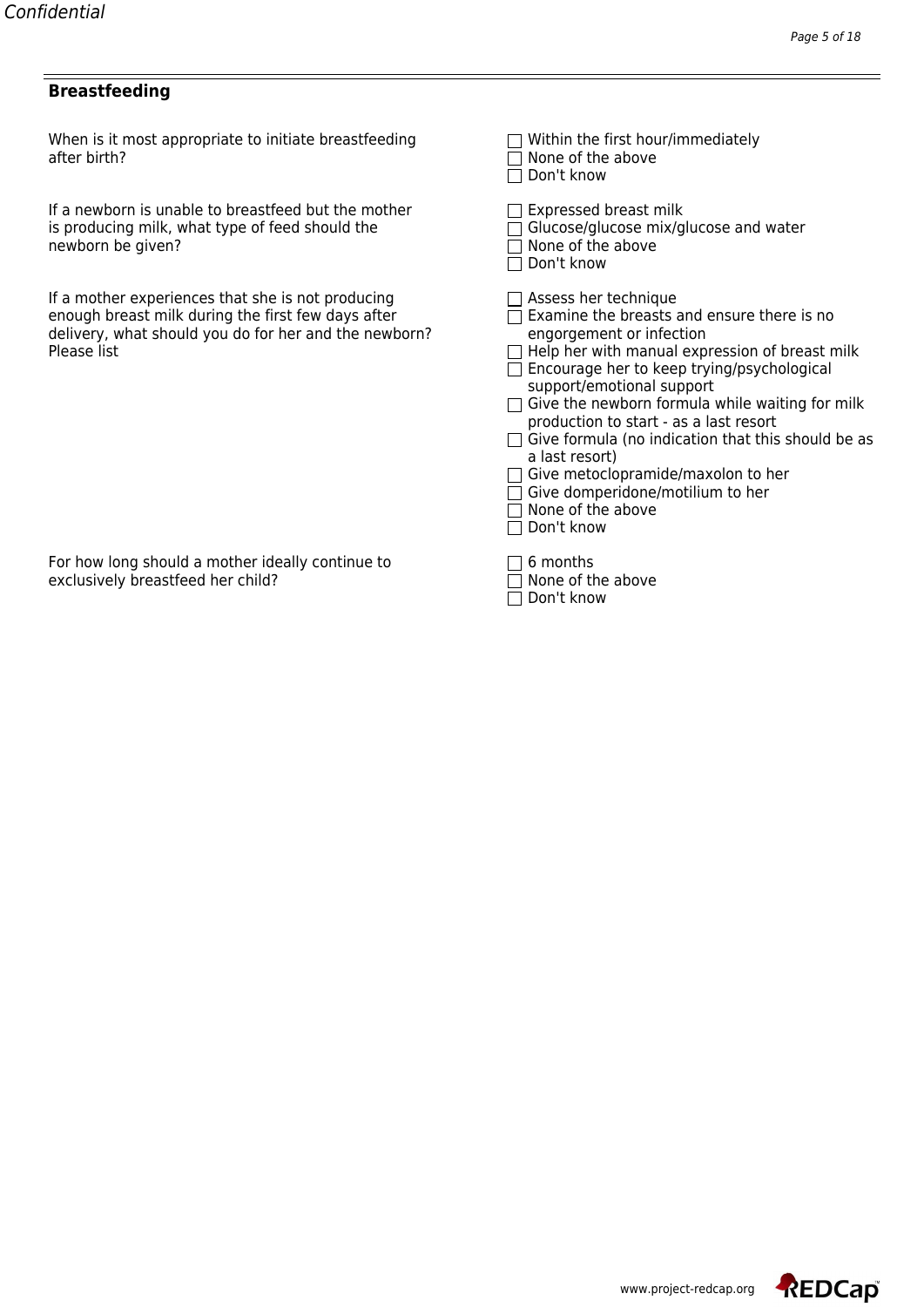# **Knowledge: Newborn resuscitation - maternity**

\*Explain\*: I will now ask a set of questions about newborns with complications. Again, please answer these questions in accordance to what you think \*should\* be done according to guidelines.

I will tell you a situation and ask some step-wise questions.

A near or full term baby has just been delivered. There are no signs of meconium stained liquor, but the baby does not cry and makes no movements. The cord has just been clamped and cut but nothing else has yet been done. [ask for the scenario to be repeated back to you]

| What are the very first things you should do for this<br>baby?                                                                                             | $\Box$ Take the baby to a warm place<br>Dry the baby<br>Stimulate the baby<br>Observe the baby/APGAR (if answered, prompted for<br>what)<br>Wrap in new/warm cloth/towel with chest exposed<br>Skipped straight to ABC<br>Skipped straight to resuscitation<br>7 None of the above<br>Don't know |
|------------------------------------------------------------------------------------------------------------------------------------------------------------|--------------------------------------------------------------------------------------------------------------------------------------------------------------------------------------------------------------------------------------------------------------------------------------------------|
| Elaboration: What (else) should you observe the baby<br>for?                                                                                               | Observe for muscle tone<br>Observe for colour<br>Observe for cry<br>Observe for breathing effort<br>7 None of the above<br>Don't know                                                                                                                                                            |
| You have dried, wrapped, stimulated, observed the<br>baby and kept them warm, but the baby still seems to<br>be unresponsive, what should you first check? | $\Box$ Check the airways (if answered, ask for details of<br>how)<br>None of the above<br>Don't know                                                                                                                                                                                             |
| Elaboration: How should the airways be checked?                                                                                                            | T Check the mouth/check for secretions<br>$\Box$ Open the airways by positioning the head in<br>neutral position<br>Suction the airways if visibly blocked<br>$\sqsupset$ None of the above<br>Don't know                                                                                        |
| What should you check after you have checked the<br>airways?                                                                                               | $\Box$ Check the breathing (if answered, ask for details<br>of how)<br>None of the above<br>Don't know                                                                                                                                                                                           |
| Elaboration: How should the breathing be checked?                                                                                                          | 1 Look for chest movements<br>Listen and/or feel for air movement<br>None of the above<br>Don't know                                                                                                                                                                                             |
| What should you do if the baby is not breathing at<br>all but the airways are clear?                                                                       | Resuscitate/support breathing/give bag and mask<br>breaths (if answered, ask for details of the steps<br>to take in doing this)<br>None of the above<br>Don't know                                                                                                                               |

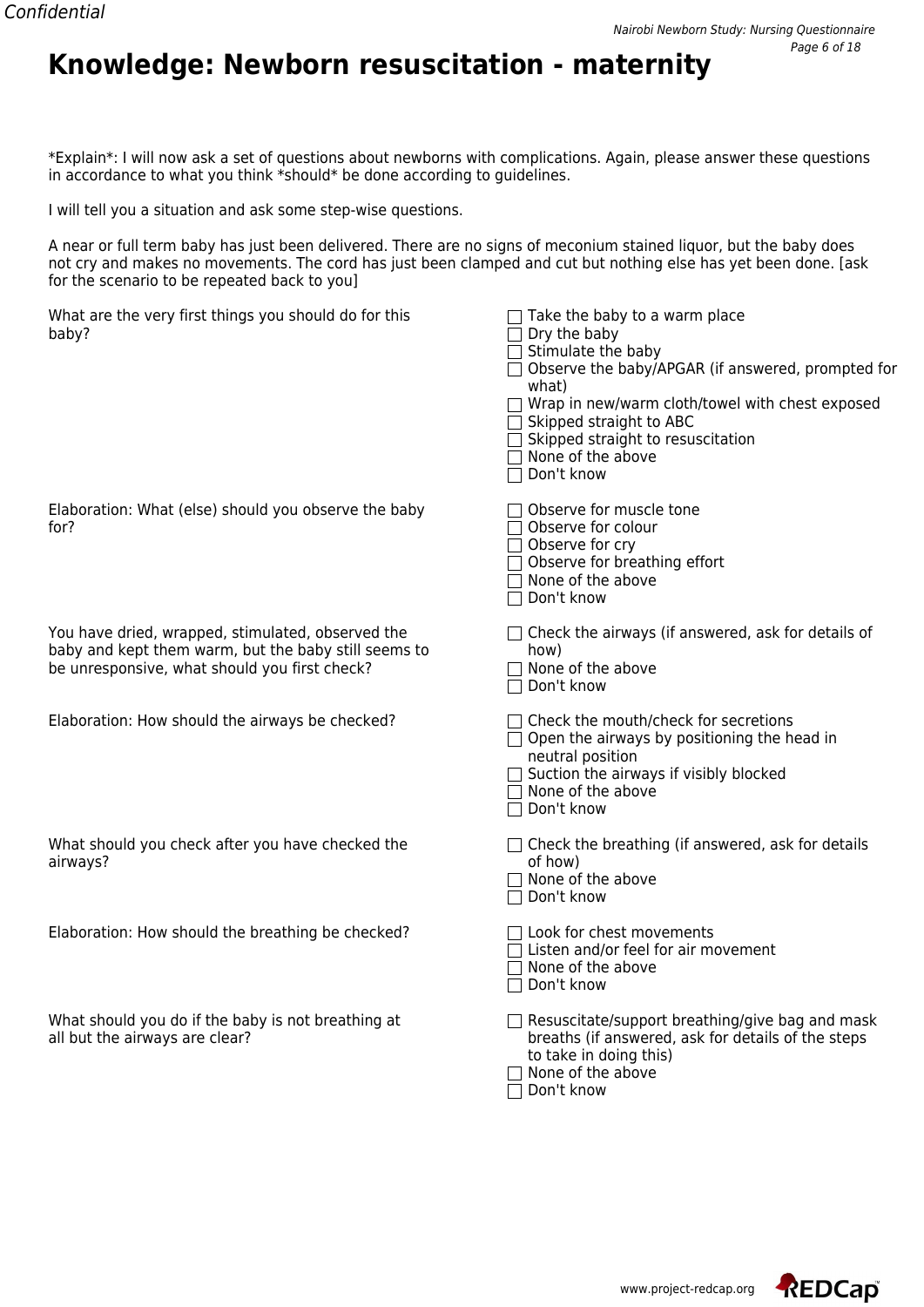What steps should you take to resuscitate a baby that  $\Box$  Call for help<br>is not breathing at all but the airways are clear?  $\Box$  Get a correct size mask/seal the mask to is not breathing at all but the airways are clear?<br>Please list these steps in the correct order.

|  |  |  | $\Box$ call for field |  |
|--|--|--|-----------------------|--|
|--|--|--|-----------------------|--|

face/cover the mouth and nose with mask ensuring proper fit

|  | 1 Ventilate |  |
|--|-------------|--|
|--|-------------|--|

Watch the chest rise

Re-assess after 1 minute

- None of the above
- $\overline{\Box}$  Don't know

During resuscitation, at what rate should you  $\Box$  30-50 breaths per minute ventilate?

| □ 30-50 breaths per minute |  |
|----------------------------|--|
|----------------------------|--|

- $\Box$  None of the above
- $\overline{\Box}$  Don't know

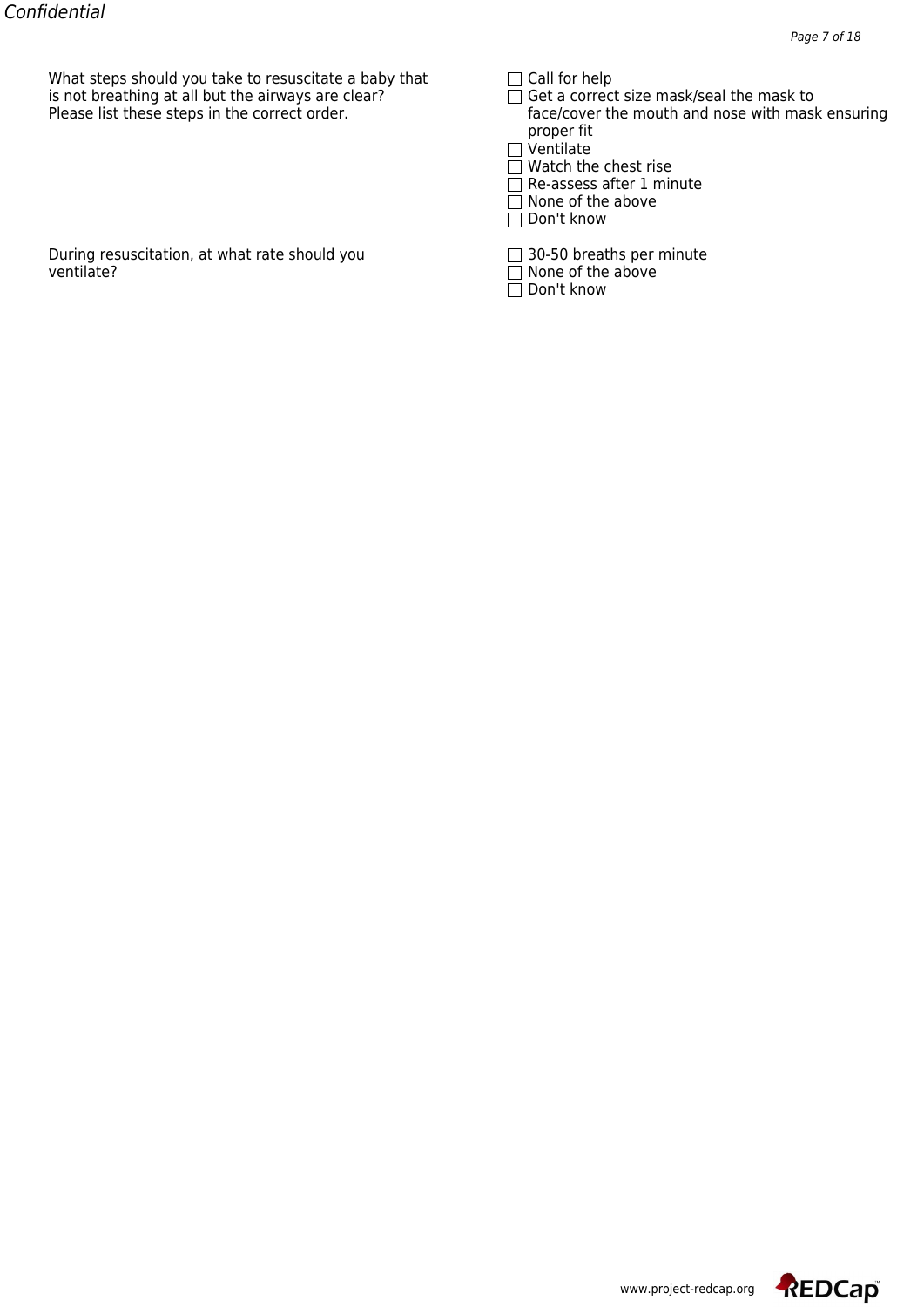\*Explain\*: We will now move on to some questions about routine care of the mother during and after labour. As before, please answer these questions in accordance to what you think \*should\* be done according to guidelines.

**Knowledge: Routine maternity care**

|  |  | Intrapartum care |  |
|--|--|------------------|--|
|--|--|------------------|--|

| How should a mother be actively managed immediately<br>after the birth of a baby? i.e. What are the<br>components of active management of third stage of<br>labour, please list. | Administration of a uterotonic<br>drug/oxytocin/syntocinon (if answered, ask how<br>long after delivery it should be given [below])<br>Delivery of the placenta (if answered, ask how<br>[below])<br>□ Uterine massage (if answered, ask how often and<br>for how long [below])<br>None of the above<br>Don't know |
|----------------------------------------------------------------------------------------------------------------------------------------------------------------------------------|--------------------------------------------------------------------------------------------------------------------------------------------------------------------------------------------------------------------------------------------------------------------------------------------------------------------|
| Elaboration: How long after delivery should the<br>uterotonic/oxytocin be given?                                                                                                 | Within one minute<br>None of the above<br>Don't know                                                                                                                                                                                                                                                               |
| Elaboration: How should the placenta be delivered?                                                                                                                               | By controlled cord traction<br>None of the above<br>Don't know                                                                                                                                                                                                                                                     |
| Elaboration: How often and for how long should<br>uterine massage be done?                                                                                                       | $\Box$ Every 15 minutes<br>For 2 hours post-delivery of the placenta<br>None of the above<br>Don't know                                                                                                                                                                                                            |
| How long after delivery should the<br>uterotonic/oxytocin be given?                                                                                                              | Within one minute<br>None of the above<br>Don't know                                                                                                                                                                                                                                                               |
| What is the recommended dose and route for oxytocin<br>administration immediately after delivery of the baby?                                                                    | 10 units<br>Intramuscular<br>None of the above<br>Don't know                                                                                                                                                                                                                                                       |
| <b>Management of post-partum haemorrhage</b>                                                                                                                                     |                                                                                                                                                                                                                                                                                                                    |

Please tell me all of the things you should do to  $\hskip10mm \Box$  Call for help manage severe post-partum haemorrhage. Please list.  $\hfill \square$  Fix two large bore cannulae

| $\Box$ Call for help                              |
|---------------------------------------------------|
| $\Box$ Fix two large bore cannulae                |
| $\Box$ Draw samples for labs                      |
| $\Box$ Start IV fluids                            |
| $\Box$ Perform uterine massage                    |
| $\Box$ Apply aortic compression                   |
| $\Box$ Remove any retained products of conception |
| $\Box$ Administer uterotonic drug                 |
| $\Box$ Empty bladder                              |
| □ Cross-match blood                               |
| $\Box$ Repair lacerations and tears               |
| $\Box$ None of the above                          |
| $\Box$ Don't know                                 |



 $=$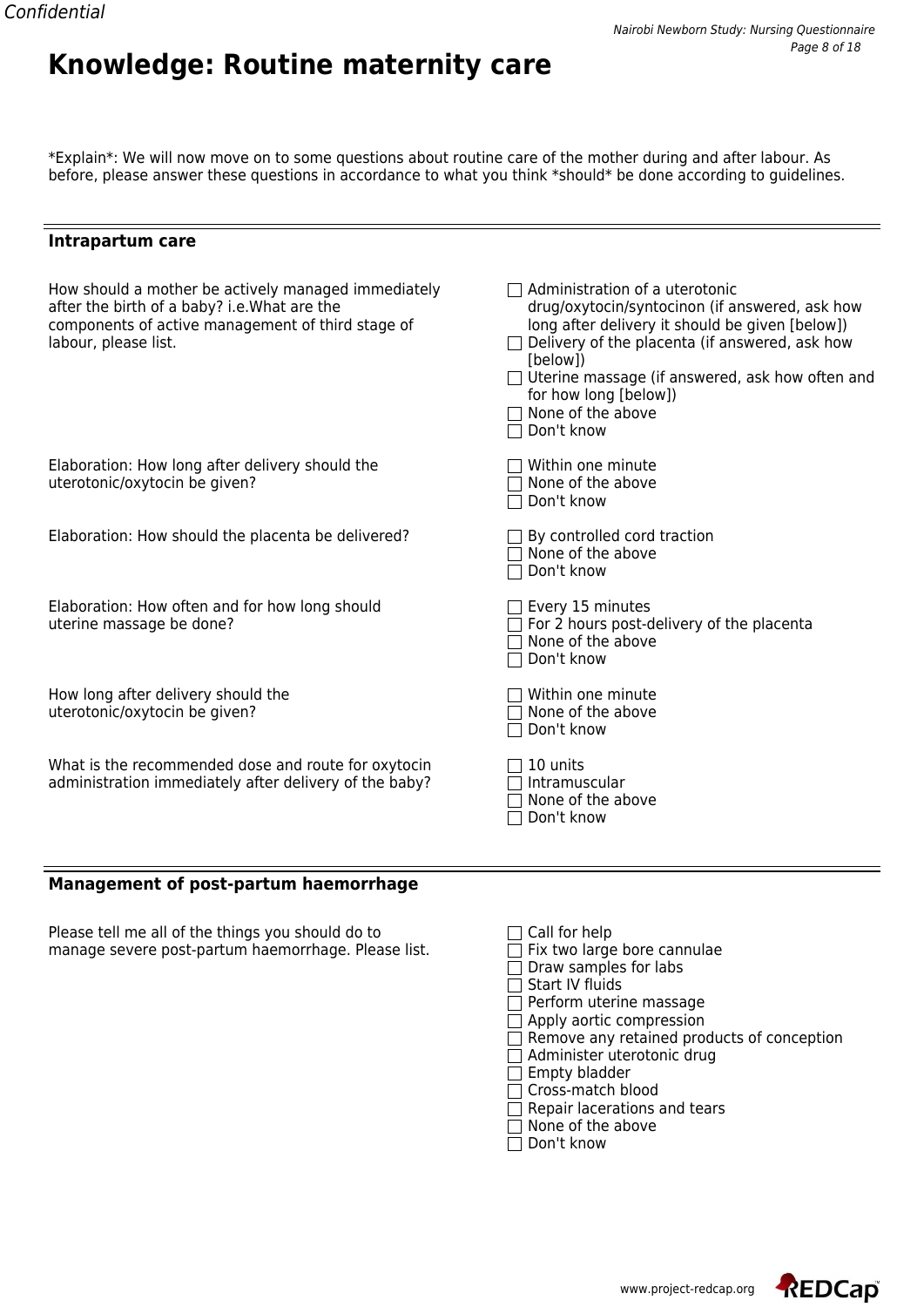#### **Management of hypertension in pregnancy**

| Which drugs are recommended for lowering severely<br>elevated blood pressure > 160/110mmHg in a pregnant<br>women before labour?                         | $\Box$ Hydrallazine<br>$\Box$ Nifedipine<br>$\Box$ Labetolol<br>□ Methyldopa/Aldomet<br>$\Box$ None of the above<br>□ Don't know                                                                                                                                                                                                        |
|----------------------------------------------------------------------------------------------------------------------------------------------------------|-----------------------------------------------------------------------------------------------------------------------------------------------------------------------------------------------------------------------------------------------------------------------------------------------------------------------------------------|
| What is the recommended drug for management of<br>eclamptic convulsions?                                                                                 | $\Box$ Magnesium sulphate<br>$\Box$ None of the above<br>□ Don't know                                                                                                                                                                                                                                                                   |
| What is the recommended *loading* dose, route, and<br>timeframe over which magnesium sulphate should be<br>administered for management of eclampsia?     | $\Box$ 4g given as an intravenous/IV infusion over 5-20<br>minutes<br>$\Box$ 4g given intravenously/IV over 5-20 minutes<br>followed immediately by 10g (5g intramuscularly in<br>each buttock)<br>$\Box$ Both regimes<br>$\Box$ I would refer to the dosage chart available in the<br>ward<br>$\Box$ None of the above<br>□ Don't know |
| What is the recommended *maintenance* dose, route,<br>and timeframe over which magnesium sulphate should be<br>administered for management of eclampsia? | $\Box$ 1-2g per hour as an intravenous infusion/ by pump<br>$\Box$ 5g Intramuscularly every 4 hours<br>$\Box$ Both regimes<br>$\Box$ I would refer to the dosage chart available in the<br>ward<br>$\Box$ None of the above<br>□ Don't know                                                                                             |
| For how long should the maintenance dose of magnesium<br>sulphate be given during management of eclampsia?                                               | $\Box$ 24 hours (no further details)<br>$\Box$ 24 hours after the last convulsion or delivery,<br>whichever occurs last<br>$\Box$ I would refer to the dosage chart available in the<br>ward<br>$\Box$ None of the above<br>□ Don't know                                                                                                |
| What should be monitored while administering<br>magnesium sulphate for eclampsia to check for<br>magnesium sulphate toxicity?                            | $\Box$ Respiratory rate<br>$\Box$ Urine output<br>$\Box$ Deep tendon reflexes/patellar reflex/knee jerk<br>$\Box$ None of the above<br>$\Box$ Don't know                                                                                                                                                                                |

#### **Maternal resuscitation**

What additional positioning is necessary during  $\hskip10mm \Box$  Left lateral tilt resuscitation for gravid mothers beyond 20 weeks  $\hskip10mm \Box$  None of the above gestation? 
<br>  $\Box$  Don't know

| What 4 priority things should you do if you noted a<br>pregnant mother who was severely ill has collapsed?<br>Please list stepwise in the correct order. | $\sqcap$ Call for help<br>$\Box$ Check airway, ensure its clear, and keep it patent<br>$\Box$ Check for breathing, if not breathing give rescue<br>breaths using a bag and mask<br>$\Box$ Check pulse/circulation<br>None of the above<br>$\sqcap$ Don't know |
|----------------------------------------------------------------------------------------------------------------------------------------------------------|---------------------------------------------------------------------------------------------------------------------------------------------------------------------------------------------------------------------------------------------------------------|
| How should the airway be kept patent for a collapsed<br>pregnant women?                                                                                  | $\Box$ By head tilt and chin lift<br>None of the above<br>$\sqcap$ Don't know                                                                                                                                                                                 |
| What additional positioning is necessary during<br>resuscitation for gravid mothers beyond 20 weeks                                                      | Left lateral tilt<br>None of the above                                                                                                                                                                                                                        |

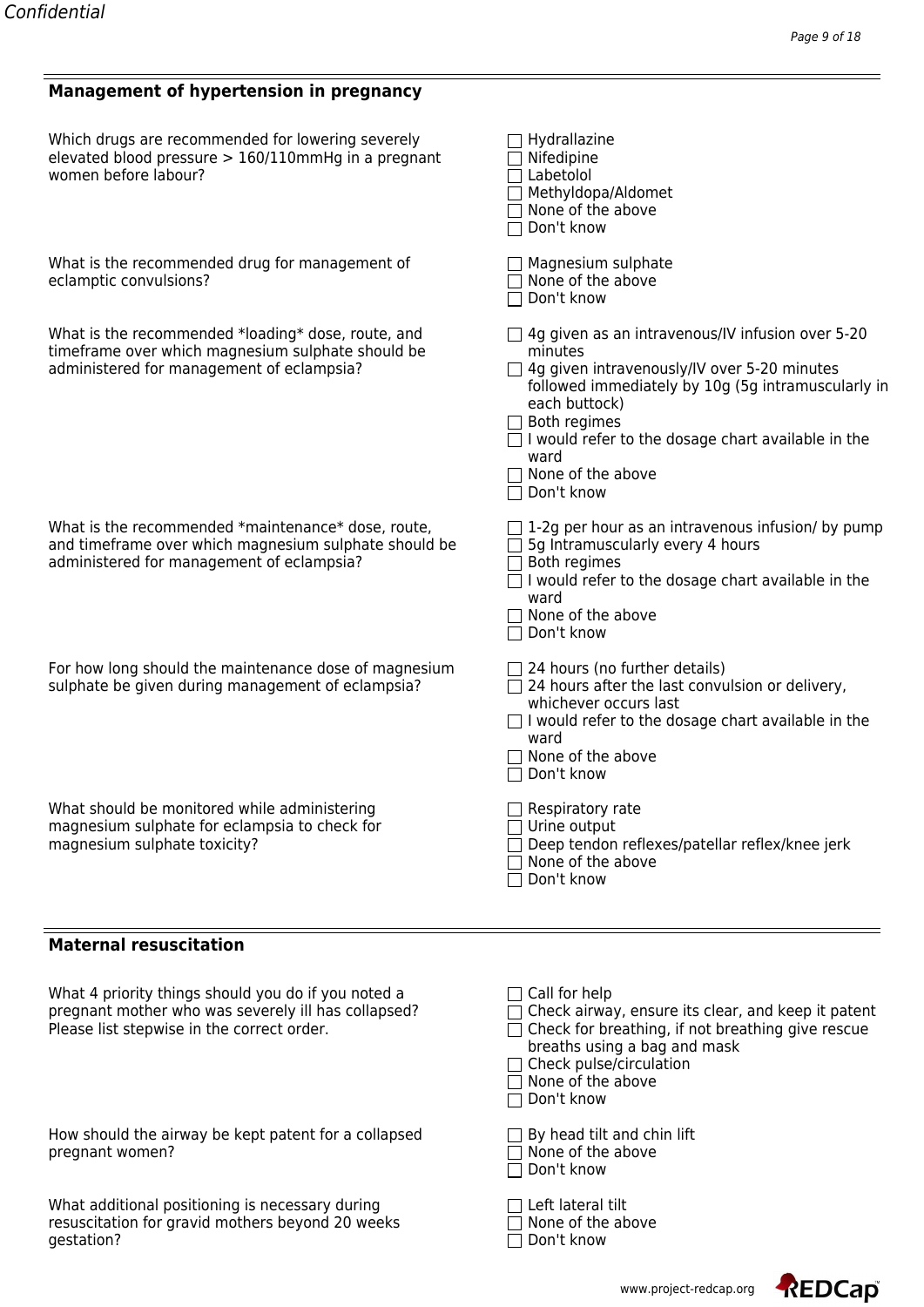When should cardiopulmonary resuscitation (CPR) be  $\Box$  When there is no pulse/other sign of life<br>started?  $\Box$  None of the above

During cardiopulmonary resuscitation (CPR), what is  $\square$  100 to 120 compresses per minute the recommended target breaths and cardiac compresses per minute?  $\Box$  30 compressions per 2 breaths [if answered, ask

Elaboration: How many times per minute should you do  $\Box$  4 times 30 compressions per 2 breaths during CPR? 30 compressions per 2 breaths during CPR?

| $\Box$ when there is no pulse/other sigh of the |  |  |
|-------------------------------------------------|--|--|
| $\Box$ None of the above                        |  |  |
|                                                 |  |  |

 $\overline{\Box}$  Don't know

- for elaboration of how many times per minute, below]
- $\Box$  15 compressions per 1 breath
- □ None of the above
- □ Don't know
- 
- 
- $\Box$  Don't know

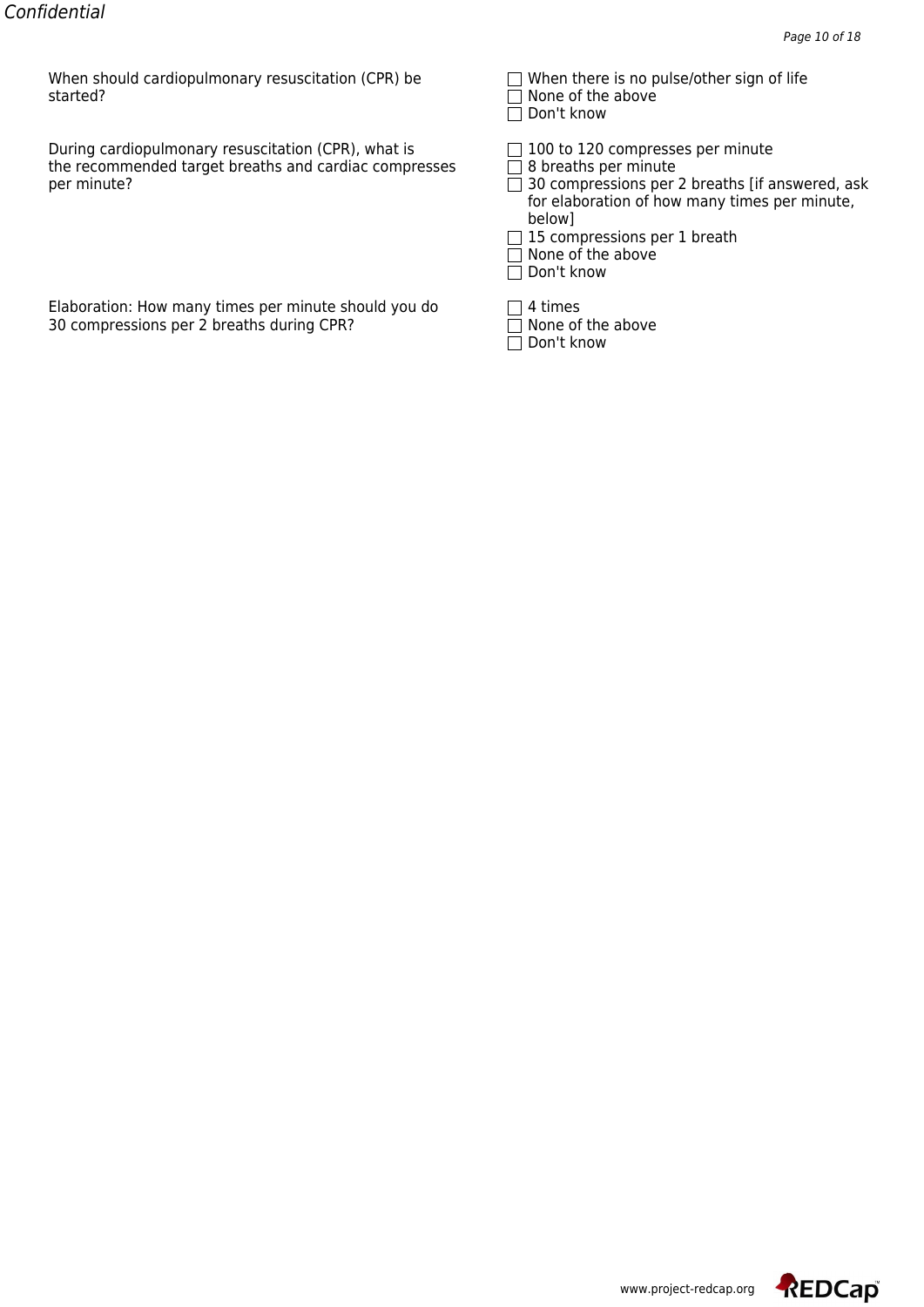#### \*Explain\*: Since you are on duty to look after sick newborns, I will ask you questions about the care that should be given to inpatient newborns. Please answer these questions in accordance to what you think \*should\* be done according to guidelines. I will begin with some specific questions and then move on to scenario questions.

**Knowledge: Management of severely ill newborns**

A baby 8 days old has been brought to your facility  $\Box$  Change in level of activity by its mother who is concerned about the babies  $\Box$  History of convulsions/fits health. What are the things you should ask the mother  $\Box$  Feeding difficulty about regarding the illness history of the newborn to help you identify serious illness?

| about regarding the illness history of the newborn to<br>help you identify serious illness?                                                                                     | None of the above<br>Don't know                                                                                                                                                                                                                                                                                                              |
|---------------------------------------------------------------------------------------------------------------------------------------------------------------------------------|----------------------------------------------------------------------------------------------------------------------------------------------------------------------------------------------------------------------------------------------------------------------------------------------------------------------------------------------|
| What are the key signs that you should be interested<br>in during examination of this newborn patient to help<br>you identify serious illness? Please list all that<br>apply.   | Change in level of activity<br><b>Bulging fontanelle</b><br>Temperature ≥37C/ high temperature/ fever<br>Temperature < 35.5C/ low temperature/ hypothermia<br>Fast breathing/breathing >60 per minute<br>Severe chest wall indrawing<br>Grunting<br>Cyanosis/pulse oximetry<br>$\Box$ Jaundice/yellowness<br>None of the above<br>Don't know |
| What should you do if jaundice is visible in a baby <<br>12 hours old?                                                                                                          | $\Box$ Start phototherapy/refer to facility for<br>phototherapy<br>Test bilirubin<br>Check for underlying cause<br>None of the above<br>Don't know                                                                                                                                                                                           |
| A newborn is receiving phototherapy. The mother would<br>like to breastfeed. Should you allow phototherapy to<br>be temporarily stopped so that she can breastfeed her<br>baby? | ヿ Yes<br>None of the above<br>Don't know                                                                                                                                                                                                                                                                                                     |
| A baby receiving phototherapy should be monitored,<br>what should be checked and how frequently?                                                                                | Temperature<br>Temperature - every 4 hours (or less)<br>Weight<br>Weight - every 24 hours (or less)<br><b>Bilirubin</b><br>Bilirubin - every 12-24 hours (or less)<br>None of the above<br>Don't know                                                                                                                                        |

#### **For babies < 7 days old:**

| How many times a day is it recommended that | $\Box$ Twice             |
|---------------------------------------------|--------------------------|
| penicillin should be given?                 | $\Box$ None of the above |

How many times a day is it recommended that gentamicin should be given?  $\Box$  None of the above

On day 1 of life for a sick baby which IV fluid is  $\square$  10% dextrose<br>
recommended?  $\square$  None of the ab

How often should nasogastric feeds be given?

| <b>II</b> I WILE<br>$\Box$ None of the abo<br>$\Box$ Don't know |
|-----------------------------------------------------------------|
| $\Box$ Once<br>$\Box$ None of the abo<br>□ Don't know           |

 $\Box$  None of the above Don't know

| $\Box$ 2 hourly          |
|--------------------------|
| $\Box$ 3 hourly          |
| $\Box$ None of the above |
| $\Box$ Don't know        |



www.project-redcap.org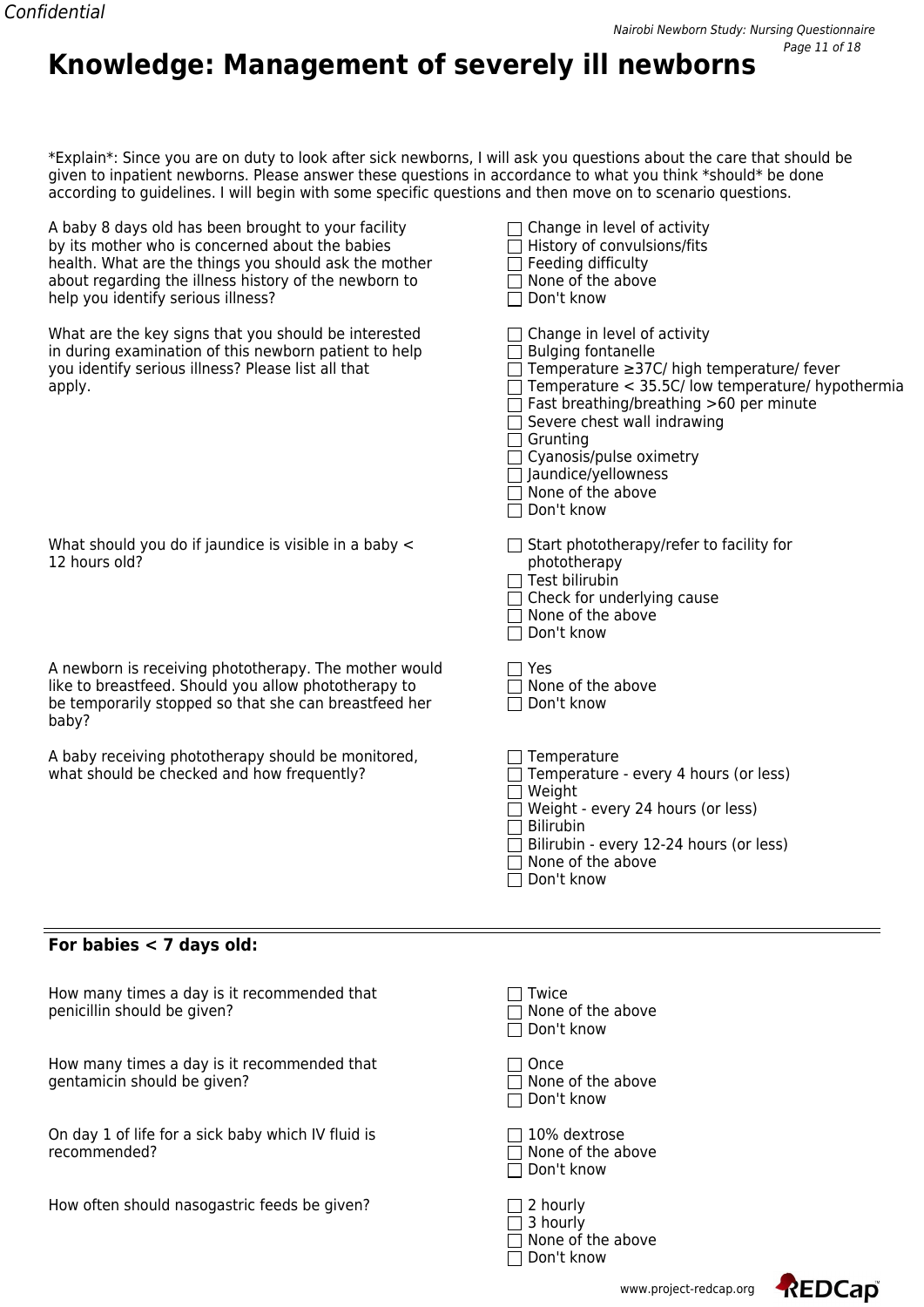What should the nasogastric feed ideally be (type of  $\Box$  Expressed breast milk feed)? feed)? None of the above

What is the recommended way to give oxygen to a sick  $\Box$  Nasal catheter / nasal prong baby when oxygen treatment is started?

If you are using a nasal catheter / prong to give  $\Box$  0.5-1.0 L/min oxygen what flow rate should be used (in litres/min)?  $\square$  None of the above

If a baby is having convulsions and is not on treatment, which anticonvulsant drug should be used first? first? Phenytoin

| $\Box$ Lyhicssen niegst iiiii |
|-------------------------------|
| $\Box$ None of the above      |
| $\Box$ Don't know             |

 $\Box$  Face mask  $\Box$  Head box  $\Box$  None of the above  $\overline{\Box}$  Don't know

| 0.5-1.0 L/min           |
|-------------------------|
| $\Box$ None of the abov |
| $\Box$ Don't know       |

|         | Diazepam          |
|---------|-------------------|
|         | Phenobarbitone    |
| $\perp$ | Phenytoin         |
|         | Hydrocortisone    |
|         | None of the above |
|         | Don't know        |

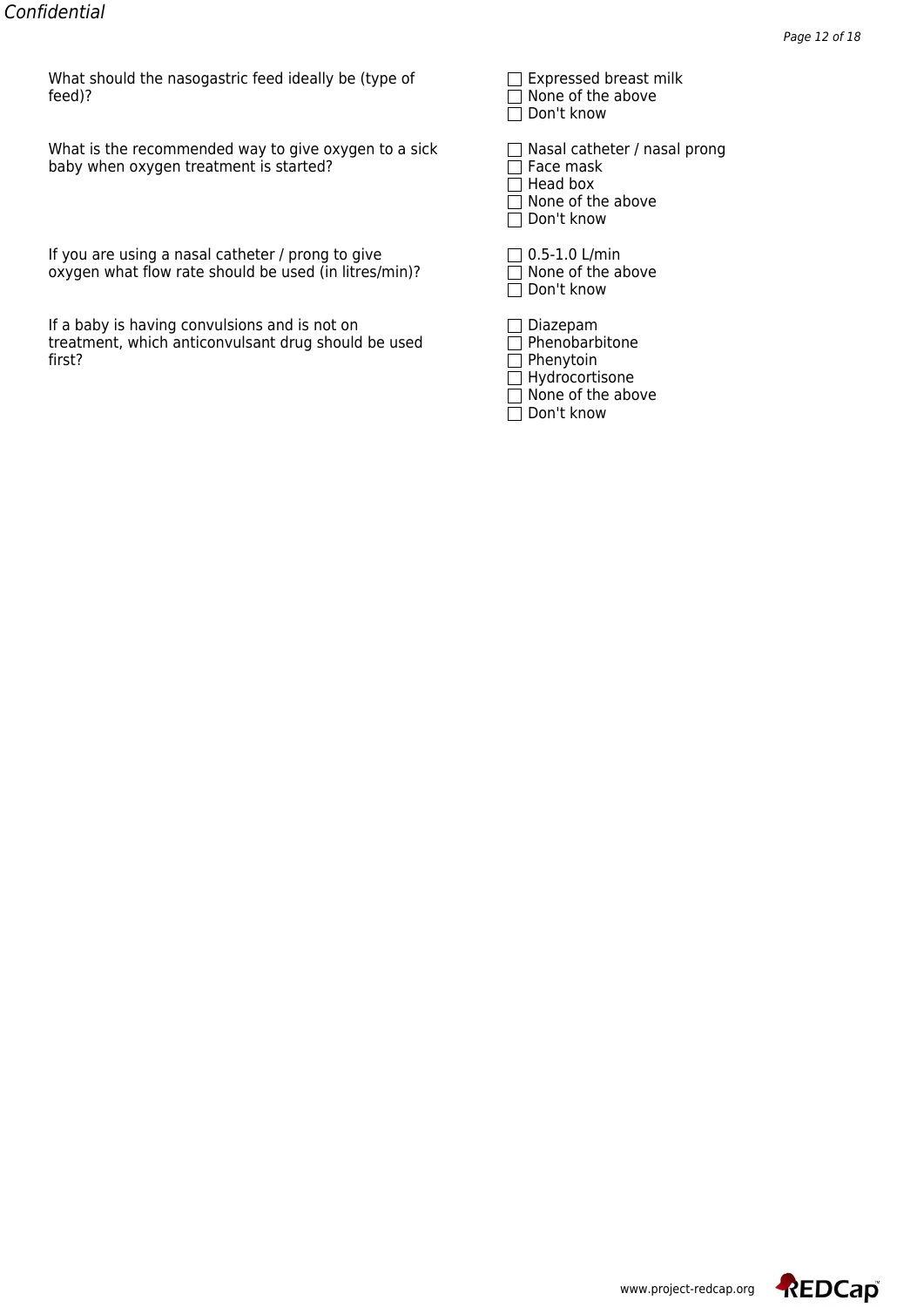

I will tell you a situation and ask some step-wise questions, please respond by telling me what you think should be done according to the national guidelines.

A two week old baby is an inpatient being managed for neonatal sepsis. You find the baby not moving but does not appear to be sleeping. You realise that the baby has cardiorespiratory collapsed. Remembering that this is a two week old baby, not a fresh newborn, let's discuss how you would stepwise manage this cardiorespiratory collapse starting right from the beginning. [ask for the scenario to be repeated back to you]

| What are the very first things you should do when you<br>find this baby? Please list.                                                            | Call for help<br>Move the infant to emergency area<br>Assess and clear airways<br>Position head/neck to open airways<br>Assess breathing (if answered, ask for how long)<br>Skipped to 'ventilate'<br>None of the above<br>Don't know |
|--------------------------------------------------------------------------------------------------------------------------------------------------|---------------------------------------------------------------------------------------------------------------------------------------------------------------------------------------------------------------------------------------|
| Elaboration: For how long should you assess breathing?                                                                                           | 5 seconds<br>None of the above<br>Don't know                                                                                                                                                                                          |
| The airways are clear but the baby is still<br>unresponsive and not breathing. What is the next step<br>you should take? Please provide details. | Give rescue breaths<br>5 rescue breaths/at least 2 good breaths<br>with bag and mask<br>None of the above<br>Don't know                                                                                                               |
| You have done initial ventilation with at least two<br>good breaths, what should you do next?                                                    | $\Box$ Check the pulse<br>For 10 seconds<br>None of the above<br>Don't know                                                                                                                                                           |
| You have done initial ventilation but there is still<br>no pulse, what should you do next?                                                       | $\Box$ Give chest compressions<br>$\Box$ 15 (chest compressions)<br>$\sqsupset$ For each 2 breaths<br>For 1 minute<br>$\sqsupset$ Then reassess ABC<br>None of the above<br>Don't know                                                |
| You have done initial chest compressions for 1<br>minute, reassessed ABC but there is no change, what<br>should you do next?                     | Give chest compressions<br>$\Box$ 15 (chest compressions)<br>$\sqsupset$ For each 2 breaths<br>For 2 minutes<br>Then reassess ABC<br>None of the above<br>Don't know                                                                  |
| When resuscitating this infant, you should stop<br>compressions when the heart rate is above how many<br>beats per minute?                       | 60<br>None of the above<br>Don't know                                                                                                                                                                                                 |

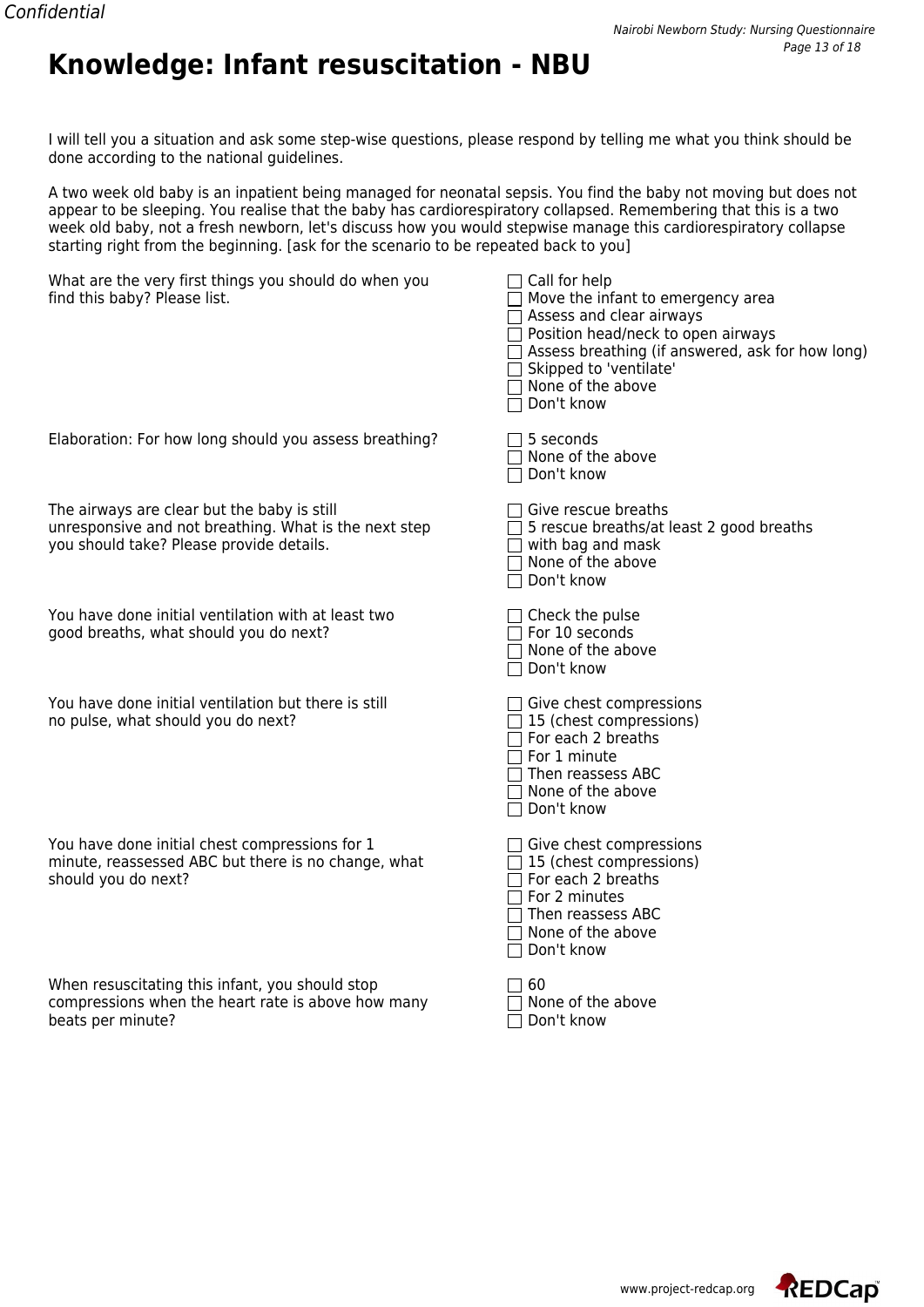\*Explain\*: Thank you, we have finished the section on knowledge. I know have some questions to try to better understand what the standard practice at this facility is. The following questions are about routine care provided at this facility for babies with normal births and no concerns.

## **Are the following procedures performed at your facility for patients for whom you think the procedure is necessary? Please answer either always, sometimes, or never.**

|                                                                                                                                                     | Always | Sometimes | Never | Don't know |
|-----------------------------------------------------------------------------------------------------------------------------------------------------|--------|-----------|-------|------------|
| Immediate drying of the<br>newborn after delivery?                                                                                                  |        |           |       |            |
| Skin-to-skin contact between<br>newborn and mother<br>immediately after delivery?                                                                   |        |           |       |            |
| Delayed cord clamping<br>(clamping once the cord has<br>stopped pulsating/>1 minute<br>after birth) for babies who do not<br>require resuscitation? |        |           |       |            |
| Bathing of the newborn within<br>the first 24 hours after birth                                                                                     |        |           |       |            |
| Cleaning of the cord with<br>chlorhexidine digluconate?                                                                                             |        |           |       |            |
| Mother and baby kept as<br>inpatients for 48 hour                                                                                                   |        |           |       |            |
| observation?<br>Vitamin K administered to<br>newborns?                                                                                              |        |           |       |            |
| HIV exposure status testing for<br>newborns when the status of the<br>mother is known to be positive<br>or unknown?                                 |        |           |       |            |

#### **And for newborns with complicated births**

| Administering antibiotics for<br>preterm or prolonged ROM to<br>prevent infection? | Always | Sometimes | Never | Don't know |
|------------------------------------------------------------------------------------|--------|-----------|-------|------------|
| Dexamethasone given for<br>threatened preterm labour?                              |        |           |       |            |
| Kangaroo mother care for<br>preterm and small babies?<br>[interviewer explain]     |        |           |       |            |
| Resuscitation for non-breathing<br>babies in the delivery ward?                    |        |           |       |            |

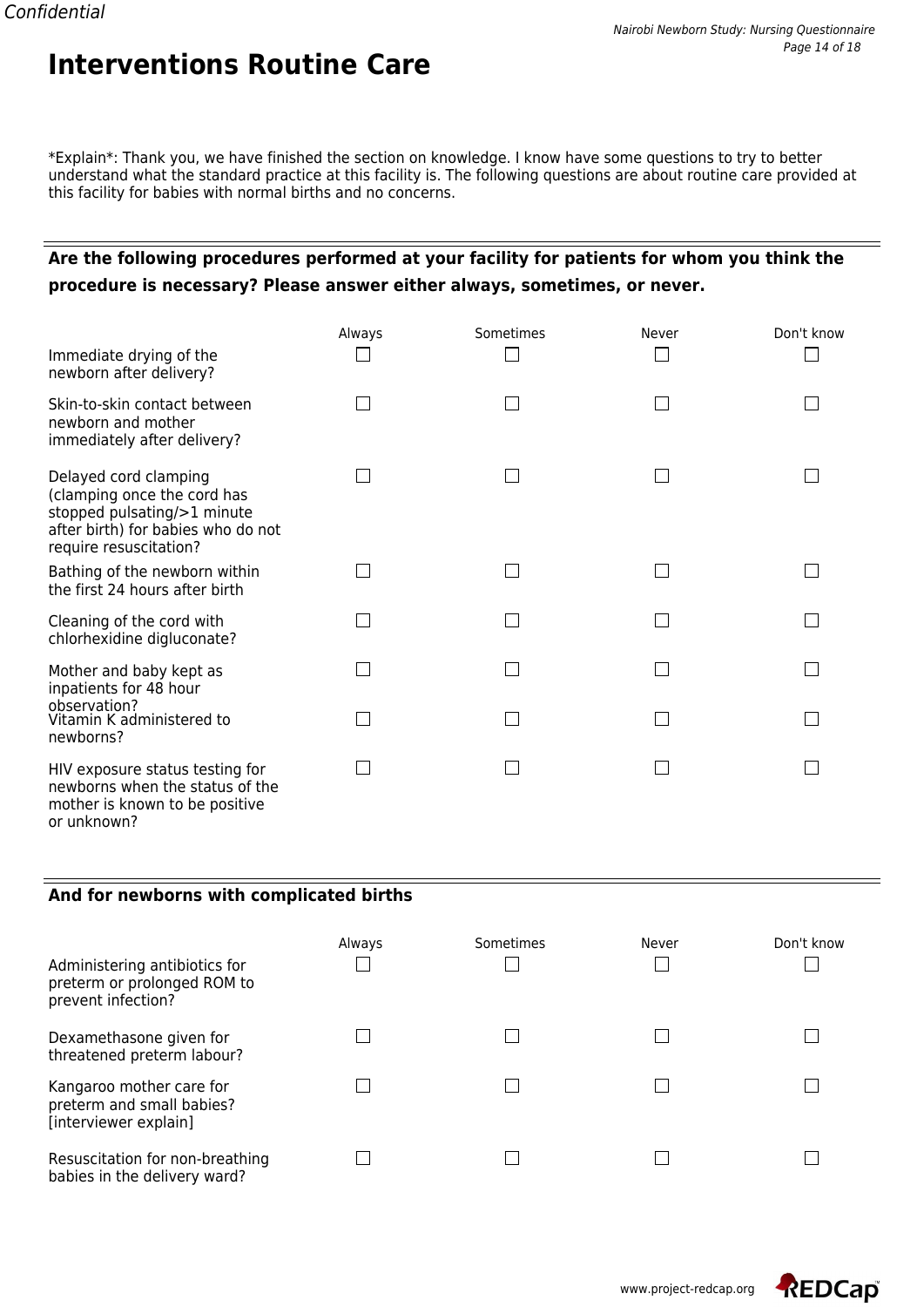Prophylactic surfactant for babies with respiratory distress syndrome? [interviewer explain]

لسا

 $\Box$ 

لما

 $\Box$ 

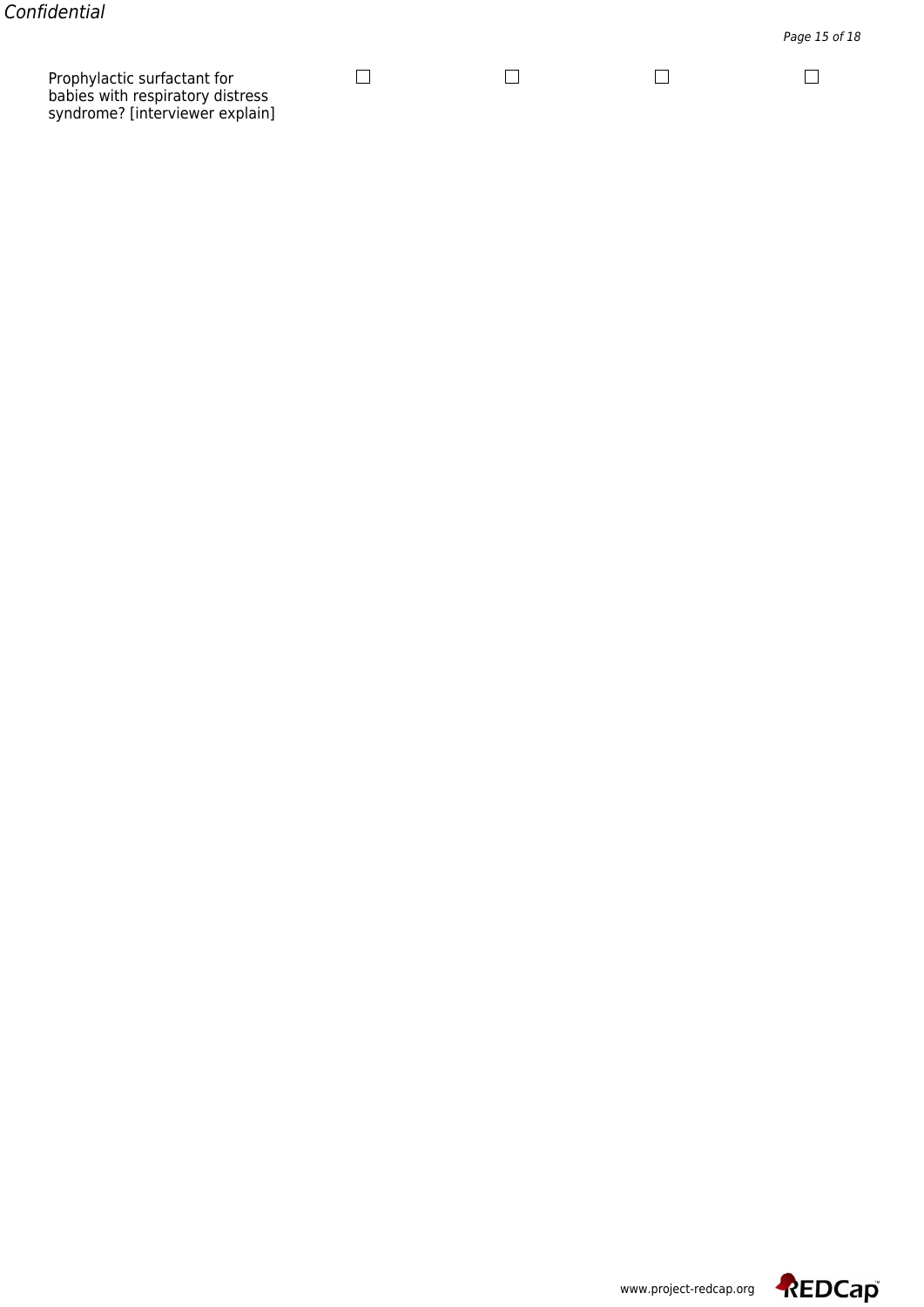\*Explain\*: Thank you, we have finished the section on knowledge. I know have some questions to try to better understand what the standard practice at this facility is. The following questions are about routine care provided at this facility for babies what are sick and require inpatient care.

## **Are the following procedures performed at your facility for patients for whom you think the procedure is necessary?**

**Please answer either always, sometimes, or never or let me know if the question is irrelevant because you don't have patients who need the intervention.**

|                                                                                                                   | Always | Sometimes | Never | No relevant<br>patients | Don't know |
|-------------------------------------------------------------------------------------------------------------------|--------|-----------|-------|-------------------------|------------|
| Nasogastric or cup feeding?                                                                                       |        |           |       |                         |            |
| Therapeutic use of surfactant to<br>prevent respiratory distress in<br>preterm babies?                            |        |           |       |                         |            |
| Continuous positive airway<br>pressure (CPAP) to manage<br>pre-term babies with respiratory<br>distress syndrome? |        |           |       |                         |            |
| Phototherapy for newborns with<br>jaundice?                                                                       |        |           |       |                         |            |
| Initiation of ART in babies born<br>to HIV infected mother?                                                       |        |           |       |                         |            |
| Xray imaging?                                                                                                     |        |           |       |                         |            |

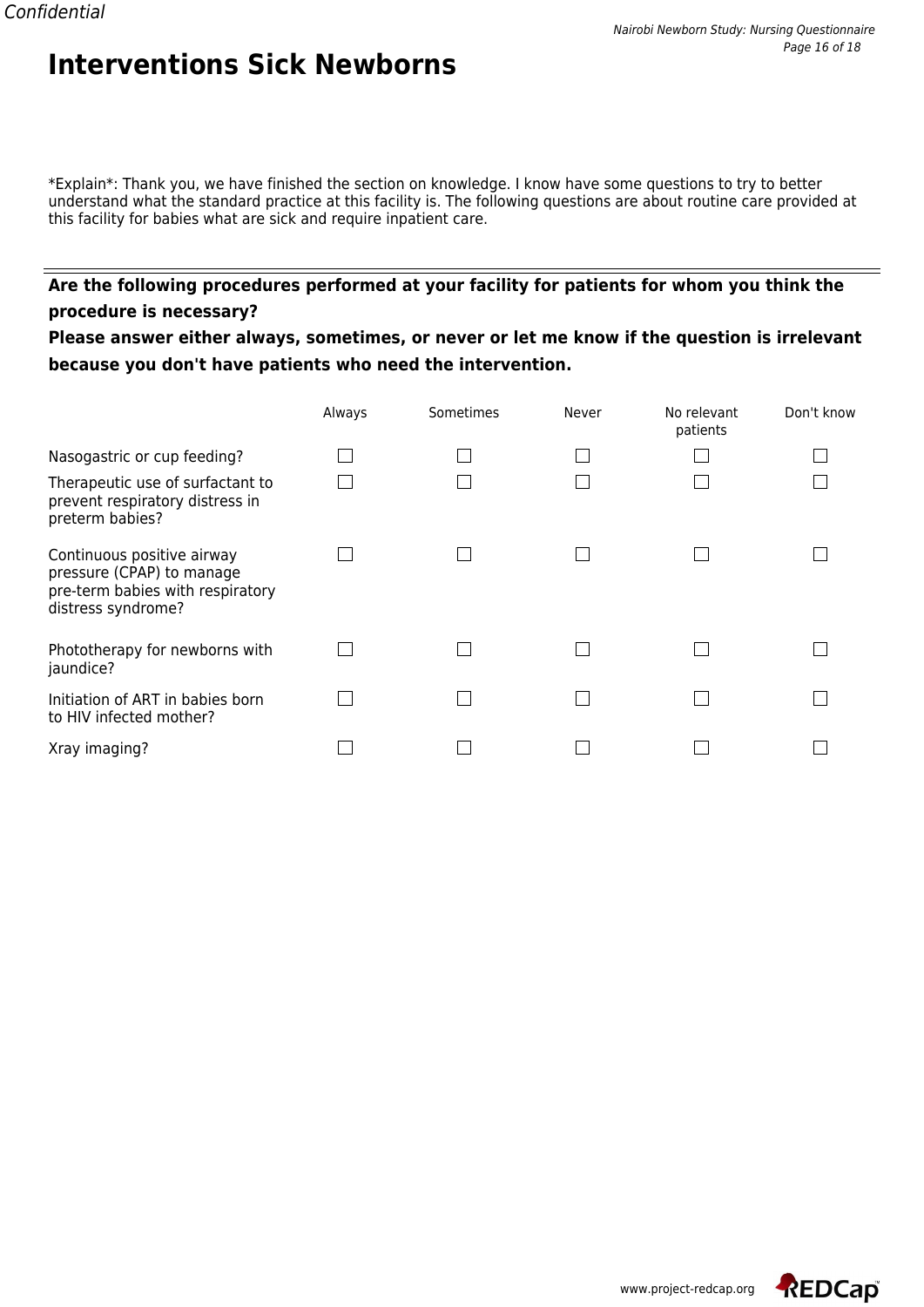\*Explain\*: We are now at the final part of the interview and almost finished. In this section, I'm interested to get some insight into the availability of equipment to when you are working.

## **Think of the last 10 times you needed these items, on how many occasions were they available to you:**

**Equipment Delivery Ward**

|                                                                             | 0 | $\mathbf{1}$ | 2 | 3 | 4 | 5 | 6 | 7 | 8 | 9 | 10 | never<br>use                |
|-----------------------------------------------------------------------------|---|--------------|---|---|---|---|---|---|---|---|----|-----------------------------|
| Sterile cord clamp and sterile<br>scissors                                  |   |              |   |   |   |   |   |   |   |   |    | this<br>it <del>ler</del> h |
| Newborn resuscitation device<br>(Ambu bag, bag-mask, and<br>suction device) |   |              |   |   |   |   |   |   |   |   |    |                             |
| Clean warm towels for wrapping<br>the newborn                               |   |              |   |   |   |   |   |   |   |   |    |                             |
| Form of radiant warming (e.g.<br>overhead warmer)                           |   |              |   |   |   |   |   |   |   |   |    |                             |
| Tetracycline eye ointment<br>Vitamin K                                      |   |              |   |   |   |   |   |   |   |   |    |                             |